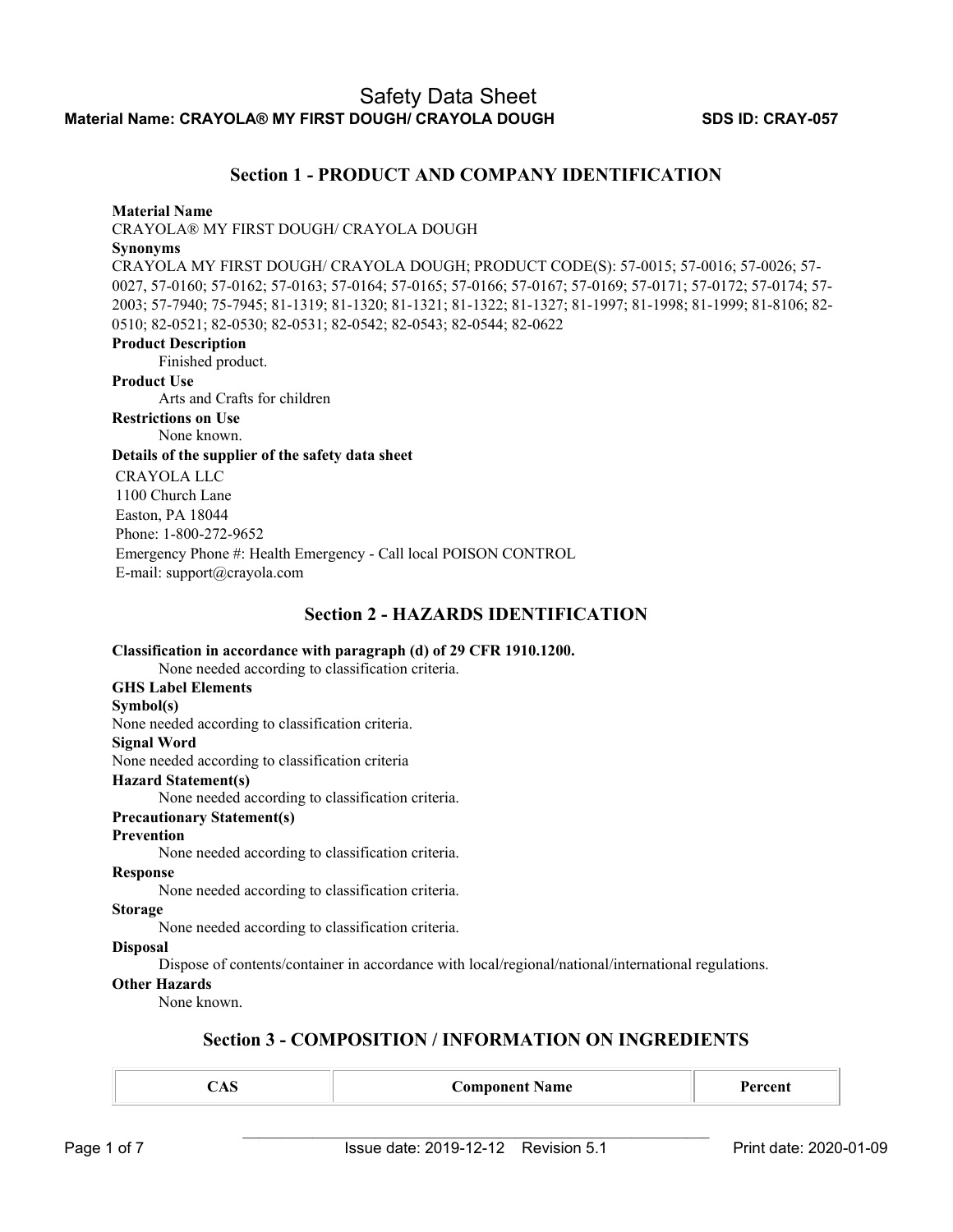| Not available | Product has been certified as non-toxic by the art and<br>creative materials institute, inc. and conforms to astm<br>D-4236 standard practice for labeling art materials for<br>acute and chronic adverse health hazards. | 100 |
|---------------|---------------------------------------------------------------------------------------------------------------------------------------------------------------------------------------------------------------------------|-----|
|---------------|---------------------------------------------------------------------------------------------------------------------------------------------------------------------------------------------------------------------------|-----|

#### **Component Related Regulatory Information**

The chemical identity and/or percentage of composition is being withheld as a trade secret.

### **Section 4 - FIRST AID MEASURES**

#### **Inhalation**

It is unlikely that emergency treatment will be required. Remove from exposure. Get medical attention, if needed.

#### **Skin**

It is unlikely that emergency treatment will be required. If adverse effects occur, wash with soap or mild detergent and large amounts of water. Get medical attention, if needed.

#### **Eyes**

It is unlikely that emergency treatment will be required. Flush eyes with plenty of water for at least 15 minutes. If eye irritation persists, get medical advice/attention.

#### **Ingestion**

Call a poison control center or doctor immediately for treatment advice.

#### **Most Important Symptoms/Effects**

**Acute** 

No information on significant adverse effects.

### **Delayed**

No information on significant adverse effects.

### **Indication of any immediate medical attention and special treatment needed**

Treat symptomatically and supportively.

### **Section 5 - FIRE FIGHTING MEASURES**

#### **Extinguishing Media**

```
Suitable Extinguishing Media
```
Water, regular dry chemical, carbon dioxide, regular foam.

**Unsuitable Extinguishing Media**

None known.

#### **Hazardous Combustion Products**

Oxides of carbon.

**Advice for firefighters** 

Slight fire hazard.

#### **Fire Fighting Measures**

Move container from fire area if it can be done without risk. Use extinguishing agents appropriate for surrounding fire. Avoid inhalation of material or combustion by-products. Stay upwind and keep out of low areas.

### **Special Protective Equipment and Precautions for Firefighters**

Wear protective clothing and equipment suitable for the surrounding fire.

### **Section 6 - ACCIDENTAL RELEASE MEASURES**

### **Personal Precautions, Protective Equipment and Emergency Procedures**

Wear personal protective clothing and equipment, see Section 8. **Methods and Materials for Containment and Cleaning Up**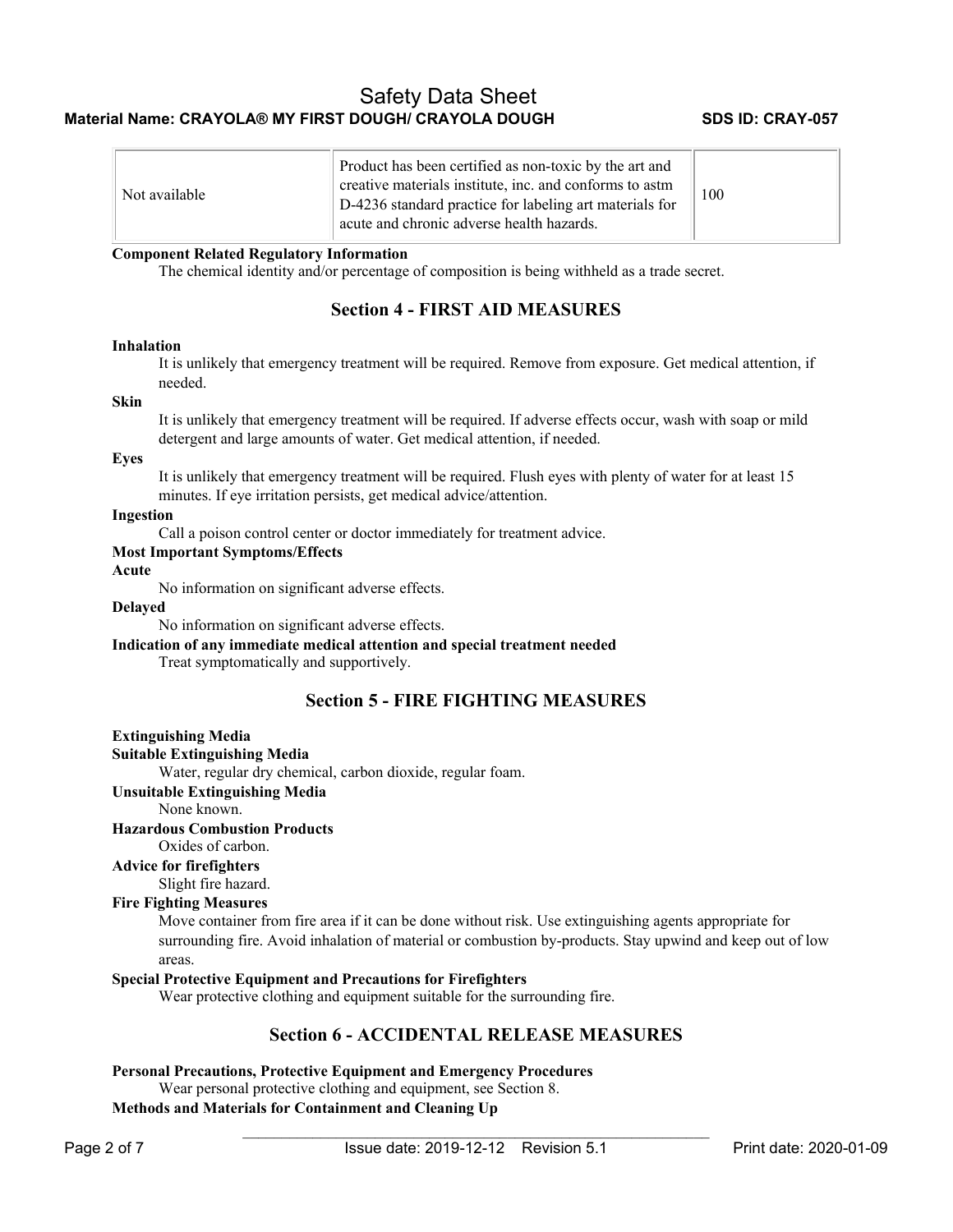Stop leak if possible without personal risk. Absorb with sand or other non-combustible material. Collect spilled material in appropriate container for disposal.

### **Section 7 - HANDLING AND STORAGE**

#### **Precautions for Safe Handling**

Wash thoroughly after handling.

### **Conditions for Safe Storage, Including any Incompatibilities**

None needed according to classification criteria.

Store and handle in accordance with all current regulations and standards. See original container for storage recommendations. Keep separated from incompatible substances.

#### **Incompatible Materials**

Oxidizing agents.

### **Section 8 - EXPOSURE CONTROLS / PERSONAL PROTECTION**

#### **Component Exposure Limits**

The following constituents are the only constituents of the product which have a PEL, TLV or other recommended exposure limit. At this time, the other constituents have no known exposure limits.

### **ACGIH - Threshold Limit Values - Biological Exposure Indices (BEI)**

There are no biological limit values for any of this product's components.

### **Engineering Controls**

Based on available information, additional ventilation is not required.

### **Individual Protection Measures, such as Personal Protective Equipment**

#### **Eye/face protection**

Eye protection not required under normal conditions.

### **Skin Protection**

Protective clothing is not required under normal conditions.

### **Respiratory Protection**

No respirator is required under normal conditions of use. Under conditions of frequent use or heavy exposure, respiratory protection may be needed.

#### **Glove Recommendations**

Protective gloves are not required under normal conditions.

### **Section 9 - PHYSICAL AND CHEMICAL PROPERTIES**

| Appearance                  | multi-color<br>dough | <b>Physical State</b>     | solid                |
|-----------------------------|----------------------|---------------------------|----------------------|
| Odor                        | pleasant odor        | Color                     | multi-color.         |
| <b>Odor Threshold</b>       | Not available        | pН                        | $3.6 - 6.5$          |
| <b>Melting Point</b>        | Not available        | <b>Boiling Point</b>      | (Not<br>applicable.) |
| <b>Boiling Point Range</b>  | Not available        | <b>Freezing point</b>     | Not available        |
| <b>Evaporation Rate</b>     | Not available        | Flammability (solid, gas) | Not available        |
| Autoignition<br>Temperature | Not available        | <b>Flash Point</b>        | (Not<br>applicable.) |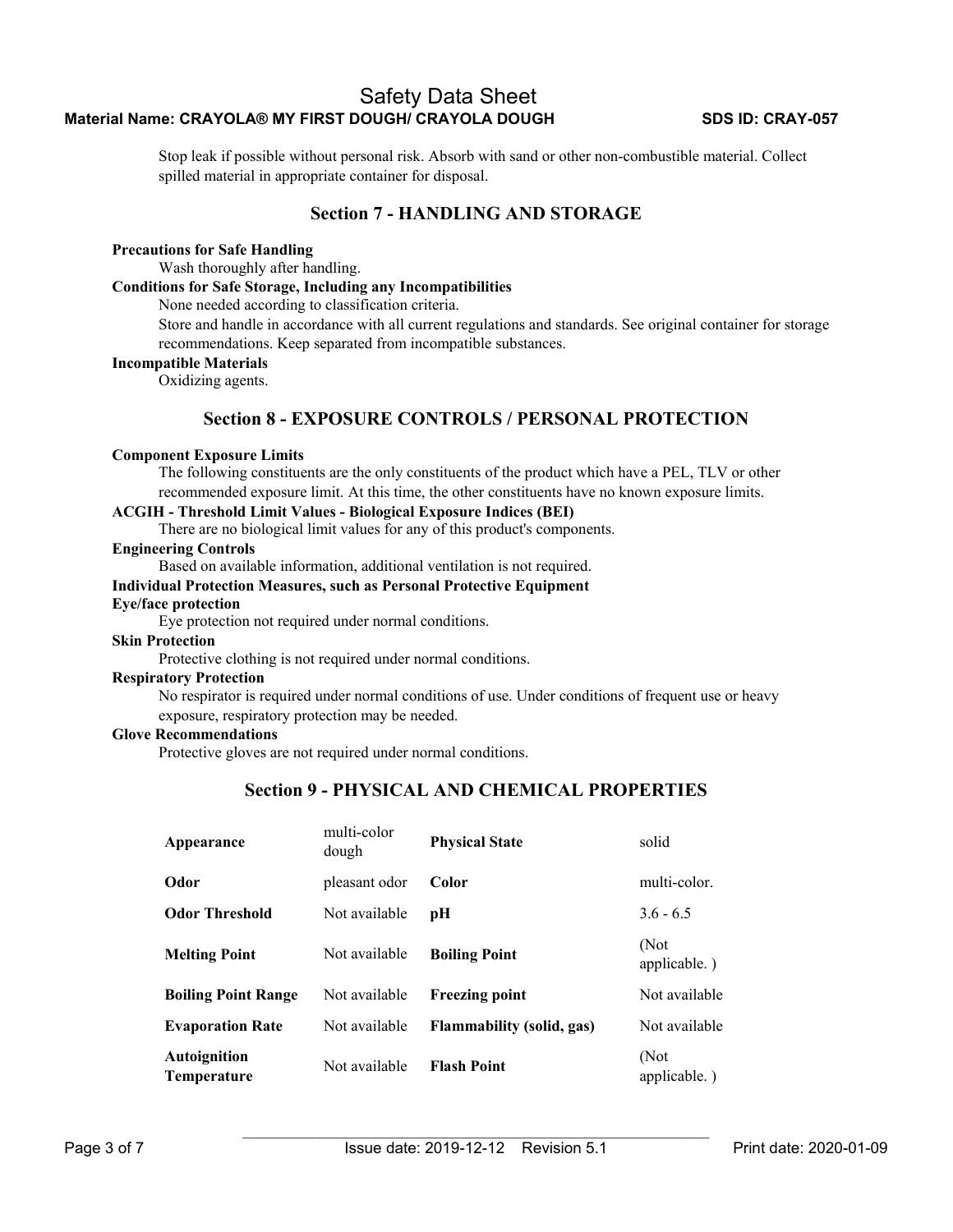| <b>Lower Explosive</b><br>Limit | Not available | <b>Decomposition temperature</b>                  | Not available |
|---------------------------------|---------------|---------------------------------------------------|---------------|
| <b>Upper Explosive</b><br>Limit | Not available | <b>Vapor Pressure</b>                             | Not available |
| Vapor Density (air=1)           | Not available | Specific Gravity (water=1)                        | Not available |
| <b>Water Solubility</b>         | (Soluble.)    | <b>Partition coefficient: n-</b><br>octanol/water | Not available |
| <b>Viscosity</b>                | Not available | <b>Kinematic viscosity</b>                        | Not available |
| <b>Solubility (Other)</b>       | Not available | <b>Density</b>                                    | Not available |
| <b>Physical Form</b>            | dough         | Molecular Weight                                  | Not available |

### **Section 10 - STABILITY AND REACTIVITY**

### **Chemical Stability**

Stable at normal temperatures and pressure. **Possibility of Hazardous Reactions**

Will not polymerize.

**Conditions to Avoid** None reported. **Incompatible Materials** Oxidizing agents. **Hazardous decomposition products** 

Oxides of carbon

**Thermal decomposition products**  Oxides of carbon.

**Section 11 - TOXICOLOGICAL INFORMATION**

| <b>Information on Likely Routes of Exposure</b>                                                           |
|-----------------------------------------------------------------------------------------------------------|
| Inhalation                                                                                                |
| No information on significant adverse effects.                                                            |
| <b>Skin Contact</b>                                                                                       |
| No information on significant adverse effects.                                                            |
| <b>Eve Contact</b>                                                                                        |
| No information on significant adverse effects.                                                            |
| Ingestion                                                                                                 |
| No information on significant adverse effects.                                                            |
| <b>Acute and Chronic Toxicity</b>                                                                         |
| <b>Component Analysis - LD50/LC50</b>                                                                     |
| The components of this material have been reviewed in various sources and no selected endpoints have been |
| identified.                                                                                               |
| <b>Product Toxicity Data</b>                                                                              |
| <b>Acute Toxicity Estimate</b>                                                                            |
| No data available.                                                                                        |
| <b>Immediate Effects</b>                                                                                  |
| None.                                                                                                     |
| <b>Delayed Effects</b>                                                                                    |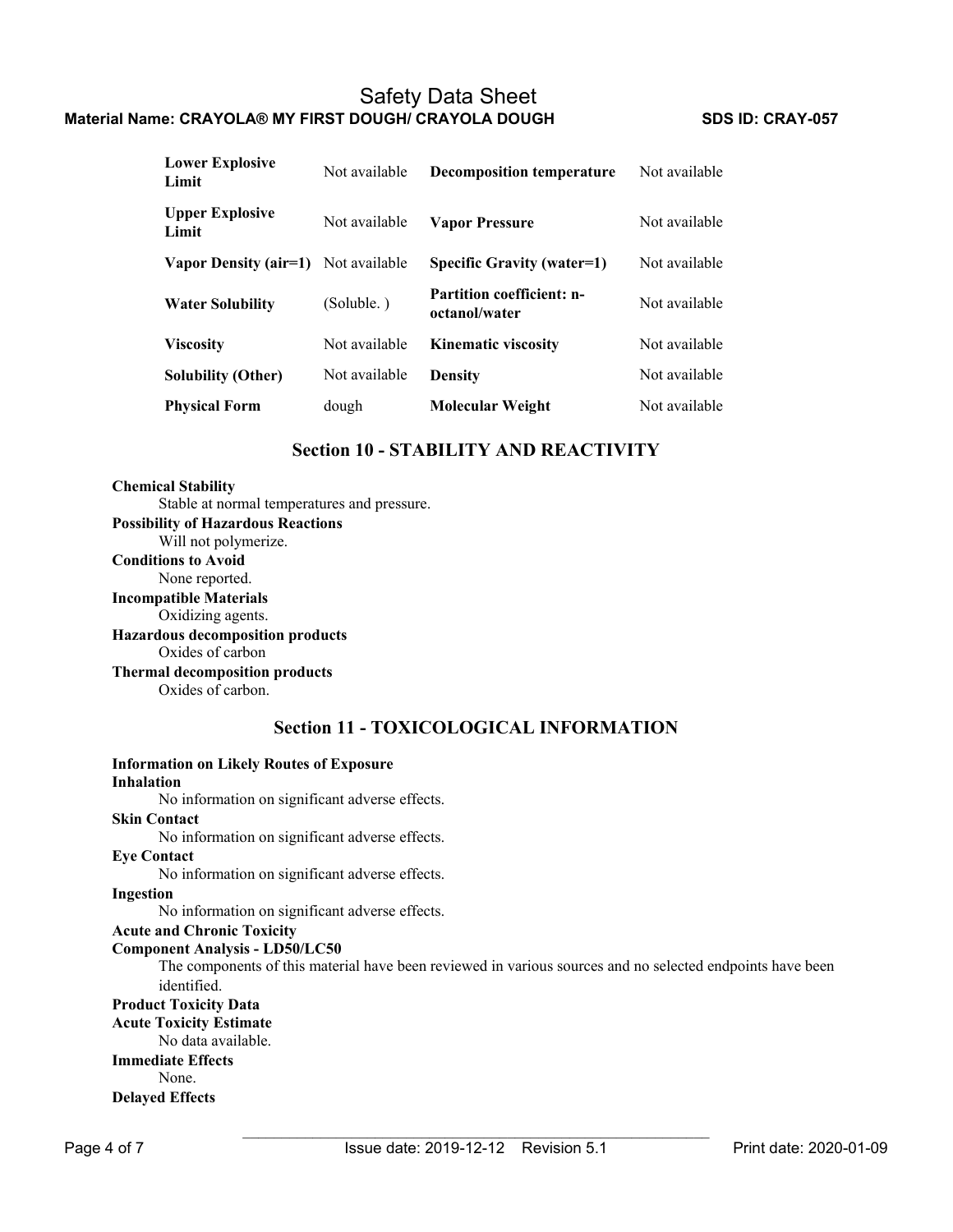### **Section 12 - ECOLOGICAL INFORMATION**

#### **Component Analysis - Aquatic Toxicity**

No LOLI ecotoxicity data are available for this product's components.

#### **Persistence and Degradability**

No information available for the product.

# **Bioaccumulative Potential**

No information available for the product.

#### **Mobility**

No information available for the product.

### **Section 13 - DISPOSAL CONSIDERATIONS**

#### **Disposal Methods**

Dispose in accordance with all applicable regulations.

### **Component Waste Numbers**

The U.S. EPA has not published waste numbers for this product's components.

### **Section 14 - TRANSPORT INFORMATION**

## **US DOT Information:**

**UN/NA #:** Not regulated

### **IATA Information:**

**UN#:** Not regulated

### **ICAO Information:**

**UN#:** Not regulated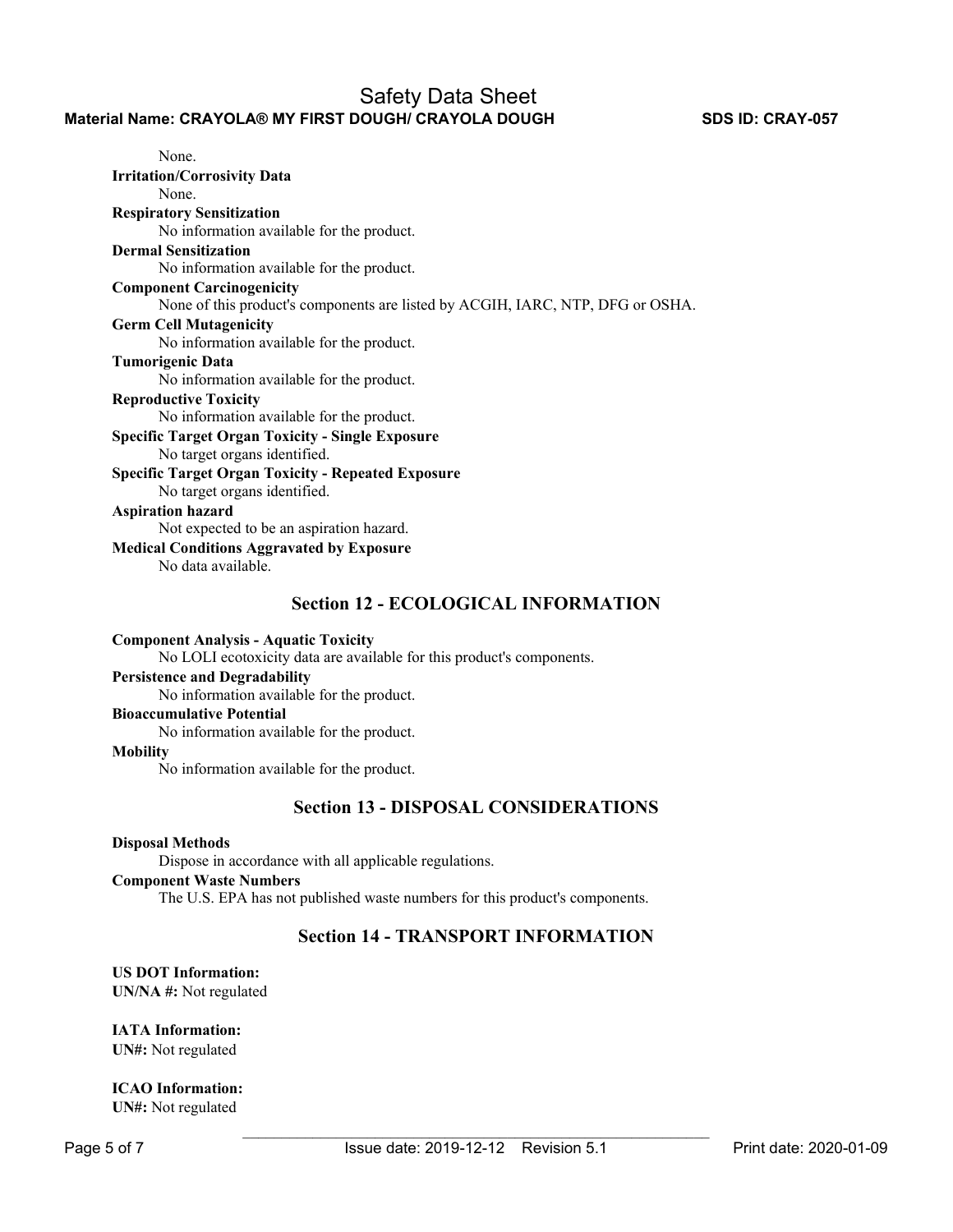### **IMDG Information:**

**UN#:** Not regulated

### **TDG Information:**

**UN#:** Not regulated

#### **International Bulk Chemical Code**

This material does not contain any chemicals required by the IBC Code to be identified as dangerous chemicals in bulk.

### **Section 15 - REGULATORY INFORMATION**

#### **U.S. Federal Regulations**

None of this product's components are listed under SARA Sections 302/304 (40 CFR 355 Appendix A), SARA Section 313 (40 CFR 372.65), CERCLA (40 CFR 302.4), TSCA 12(b), or require an OSHA process safety plan.

### **SARA Section 311/312 (40 CFR 370 Subparts B and C) reporting categories**

No hazard categories applicable.

### **U.S. State Regulations**

None of this product's components are listed on the state lists from CA, MA, MN, NJ or PA.

**California Safe Drinking Water and Toxic Enforcement Act (Proposition 65)** 

Not listed under California Proposition 65.

### **Component Analysis - Inventory**

### **U.S. Inventory (TSCA)**

All of the components of this product are listed on the TSCA Inventory.

### **Section 16 - OTHER INFORMATION**

### **NFPA Ratings**

Health: 1 Fire: 1 Instability: 0

Hazard Scale:  $0 =$  Minimal  $1 =$  Slight  $2 =$  Moderate  $3 =$  Serious  $4 =$  Severe

### **Summary of Changes**

12/12/2019 - Update to Section(s) 1.

### **Key / Legend**

ACGIH - American Conference of Governmental Industrial Hygienists; ADR - European Road Transport; AU - Australia; BOD - Biochemical Oxygen Demand; C - Celsius; CA - Canada; CA/MA/MN/NJ/PA - California/Massachusetts/Minnesota/New Jersey/Pennsylvania\*; CAS - Chemical Abstracts Service; CERCLA - Comprehensive Environmental Response, Compensation, and Liability Act; CFR - Code of Federal Regulations (US); CLP - Classification, Labelling, and Packaging; CN - China; CPR - Controlled Products Regulations; DFG - Deutsche Forschungsgemeinschaft; DOT - Department of Transportation; DSD - Dangerous Substance Directive; DSL - Domestic Substances List; EC – European Commission; EEC - European Economic Community; EIN - European Inventory of (Existing Commercial Chemical Substances); EINECS - European Inventory of Existing Commercial Chemical Substances; ENCS - Japan Existing and New Chemical Substance Inventory; EPA - Environmental Protection Agency; EU - European Union; F - Fahrenheit; F - Background (for Venezuela Biological Exposure Indices); IARC - International Agency for Research on Cancer; IATA - International Air Transport Association; ICAO - International Civil Aviation Organization; IDL - Ingredient Disclosure List; IDLH - Immediately Dangerous to Life and Health; IMDG - International Maritime Dangerous Goods; ISHL - Japan Industrial Safety and Health Law; IUCLID - International Uniform Chemical Information Database; JP - Japan; Kow - Octanol/water partition coefficient; KR KECI Annex 1 - Korea Existing Chemicals Inventory (KECI) / Korea Existing Chemicals List (KECL); KR KECI Annex 2 - Korea Existing Chemicals Inventory (KECI) / Korea Existing Chemicals